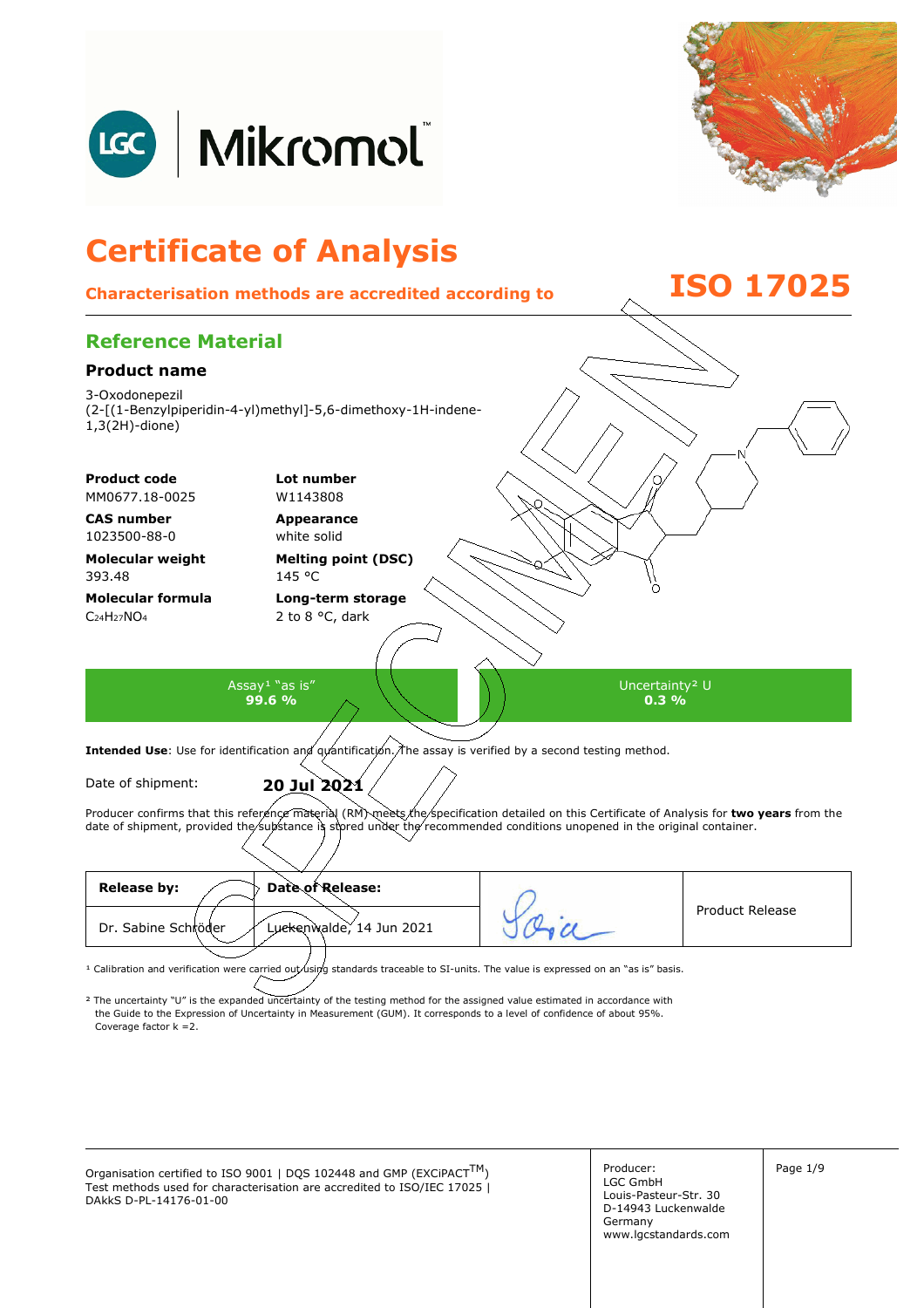

### **Product information**

This RM is intended for laboratory use only and is not suitable for human or animal consumption. This RM conforms to the characteristics of a primary standard as described in the ICH Guidelines. The values quoted in this Certificate of Analysis are the producer's best estimate of the true values within the stated uncertainties and based on the techniques described in this Certificate of Analysis. The characterisation of this material was undertaken in accordance with the requirements of ISO/IEC 17025. The identity is verified by data from international scientific literature.

## **Storage and handling**

Before usage of the RM, it should be allowed to warm to room temperature. No drying is required, as assigned values are already corrected for the content of water and other volatile materials.

Reference Material quality is controlled by regularly performed quality control tests (retests).

#### **Further content**

Assigned value Purity Identity Revision table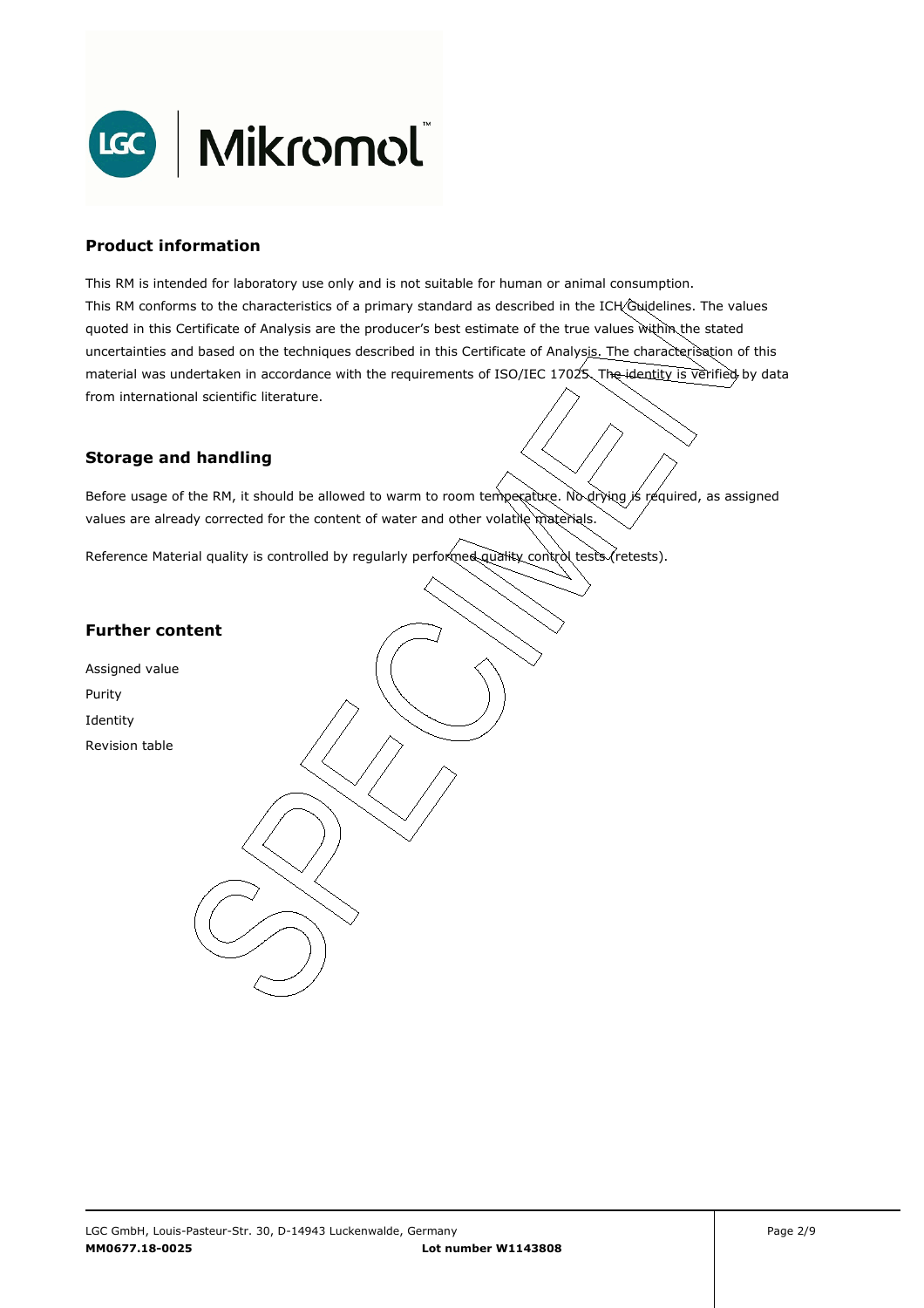

# **Assigned value**

#### **Assay "as is": 99.61 %; U = 0.32 %**

The assay "as is" is assessed by carbon titration of elemental analysis and is equivalent to the assay based on the The verified result lies inside our acceptance criteria, i.e. less than 1.0 % difference to assay assigning technique. not-anhydrous and not-dried substance. The assay is verified by 100% method/mass-balance)

For quantitative applications, use the assay as a calculation value on the  $\gamma$  as is basis". The uncertainty of the assay can be used for estimation/calculation of measurement uncertainty.

**Method 1: Value assigning technique - carbon titration of elemental analysis** 

percentage carbon found in relation to percentage carbon as calculated for molecular formula

99.61 %; U = 0.32 %

 $99.11%$ 

**Results** (mass fraction, **n = 3**)

**Method** 

**Result Method 2: Value verifying technique - 100% method 100% method (mass balance) with chromatographic purity by HPLC** 

The calculation of the 100% method follows the formula:

Purity (%) Assay (%) = (100 % - volatile contents (%)  $\chi$  / 100 %

Volatile contents are considered as absolute contributions and purity is considered as relative contribution.

Inorganic residues are excluded by additional tests.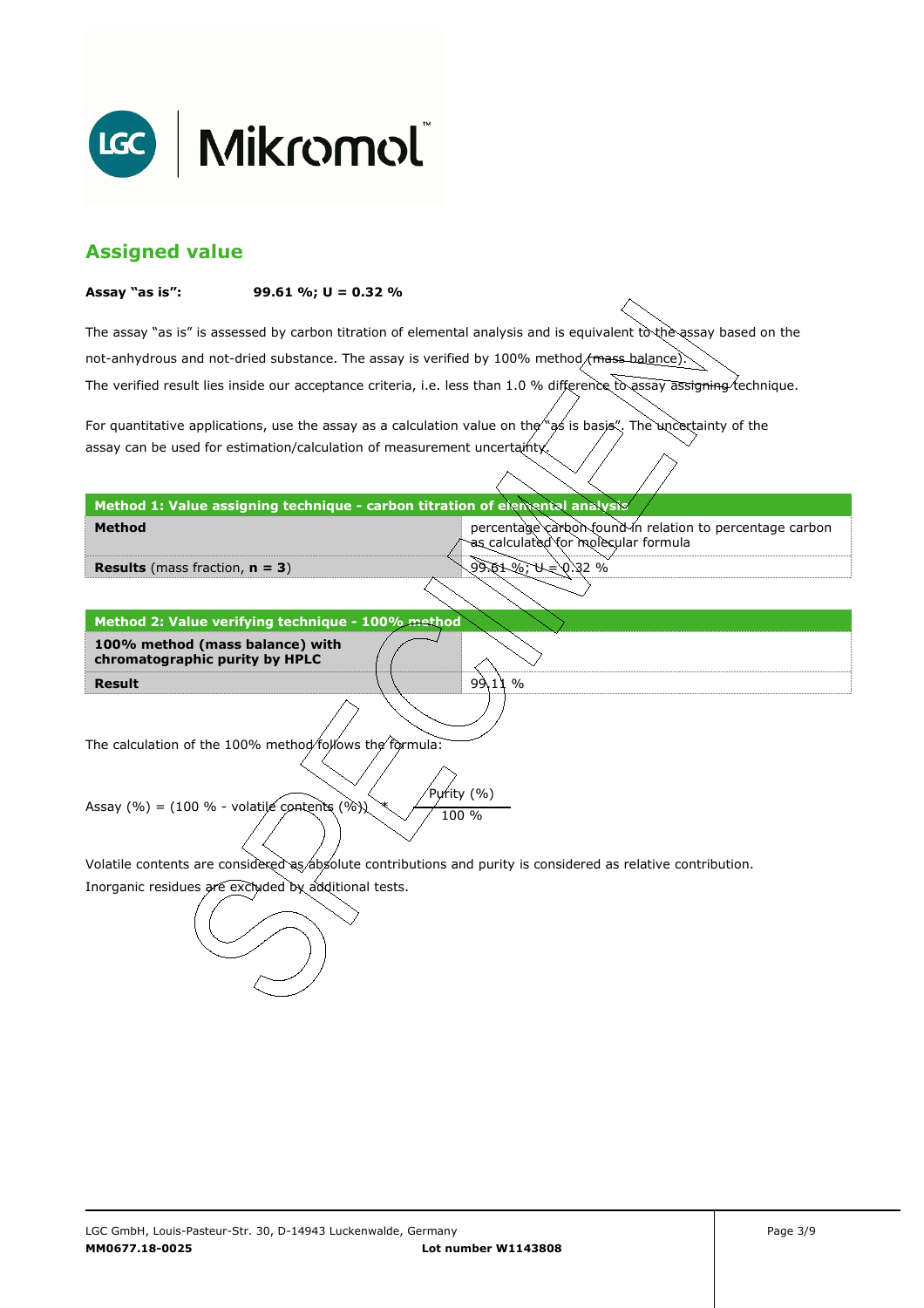

# **Purity**

**Purity by High Performance Liquid Chromatography (HPLC)** 

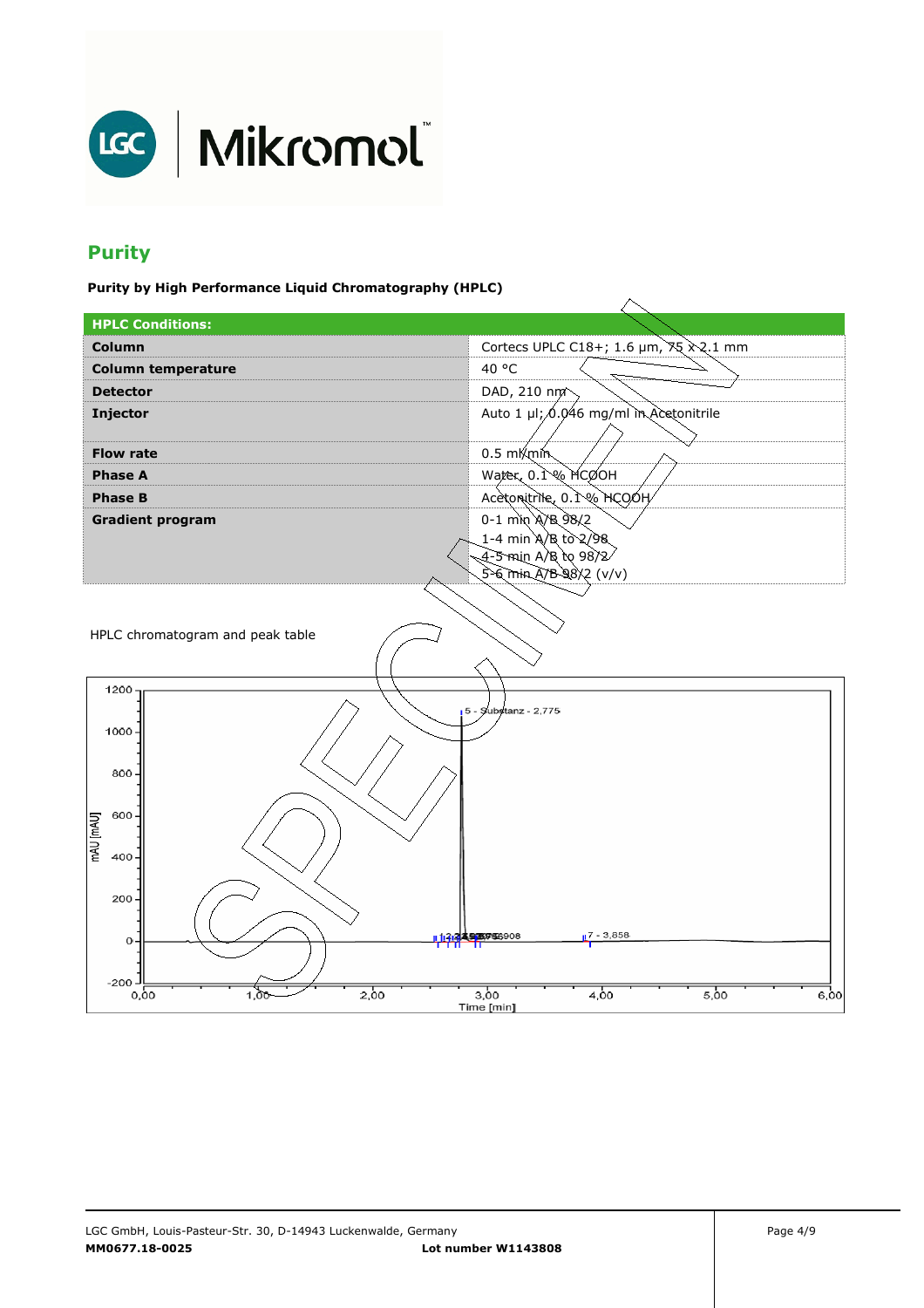

# LGC | Mikromol

| <b>Retention time</b><br><b>Pk#</b><br>2.552<br>1<br>$\overline{2}$<br>2.620<br>3<br>2.699 | Area<br>0.001<br>0.033 | Area %<br>0.01<br>0.14 |  |
|--------------------------------------------------------------------------------------------|------------------------|------------------------|--|
|                                                                                            |                        |                        |  |
|                                                                                            |                        |                        |  |
|                                                                                            |                        |                        |  |
|                                                                                            | 0.022                  | 0.09                   |  |
| $\overline{4}$<br>2.756                                                                    | 0.002                  | 0.01                   |  |
| 5<br>2.775                                                                                 | 23.839                 | 99.32                  |  |
| 6<br>2.908                                                                                 | 0.015                  | 0.06                   |  |
| $\overline{7}$<br>3.858                                                                    | 0.089                  | 0,37                   |  |
| <b>Totals</b>                                                                              | 24,004                 | 100.00                 |  |

The content of the analyte was determined as ratio of the peak area of the analyte and the cumulative areas of the purities, added up to 100 %. System peaks were ignored in calculation.

| Result $(n = 3)$               | $99.31\%$ ; U = 0.19 %  |  |  |  |
|--------------------------------|-------------------------|--|--|--|
|                                |                         |  |  |  |
| <b>Volatile content</b>        |                         |  |  |  |
| <b>Water content</b>           |                         |  |  |  |
| <b>Method</b>                  | Karl Fischer titration  |  |  |  |
| <b>Result</b> $(n = 3)$        | $0.09\%$ *; SD < 0.01 % |  |  |  |
| *not accredited testing method |                         |  |  |  |
| <b>Residual solvents</b>       |                         |  |  |  |
| <b>Method</b>                  | ⊁Ή-NMR                  |  |  |  |
| <b>Result</b> $(n = 1)$        | Sum: 0.11 %*            |  |  |  |
|                                | 0.11 % Ethyl acetate    |  |  |  |

\*not accredited testing method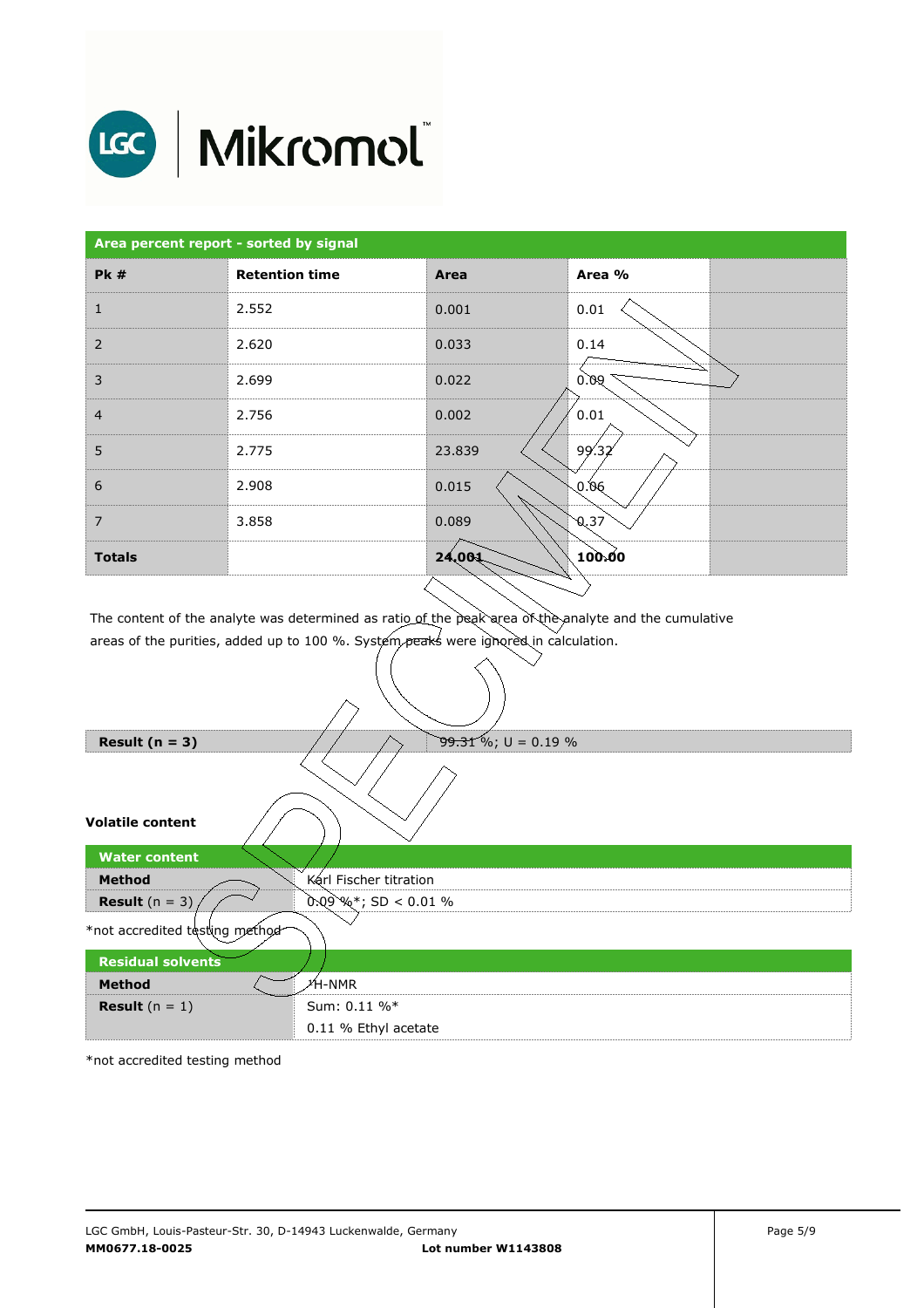

#### **Inorganic residues**

| Method: Elementary analysis                                      |  |
|------------------------------------------------------------------|--|
|                                                                  |  |
| Inorganic residues can be excluded by elementary analysis (CHN). |  |
|                                                                  |  |
|                                                                  |  |
|                                                                  |  |
|                                                                  |  |
|                                                                  |  |
|                                                                  |  |
|                                                                  |  |
|                                                                  |  |
|                                                                  |  |
|                                                                  |  |
|                                                                  |  |
|                                                                  |  |
|                                                                  |  |
|                                                                  |  |
|                                                                  |  |
|                                                                  |  |
|                                                                  |  |
|                                                                  |  |
|                                                                  |  |
|                                                                  |  |
|                                                                  |  |
|                                                                  |  |
|                                                                  |  |
|                                                                  |  |
|                                                                  |  |
|                                                                  |  |
|                                                                  |  |
|                                                                  |  |
|                                                                  |  |
|                                                                  |  |
|                                                                  |  |
|                                                                  |  |
|                                                                  |  |
|                                                                  |  |
|                                                                  |  |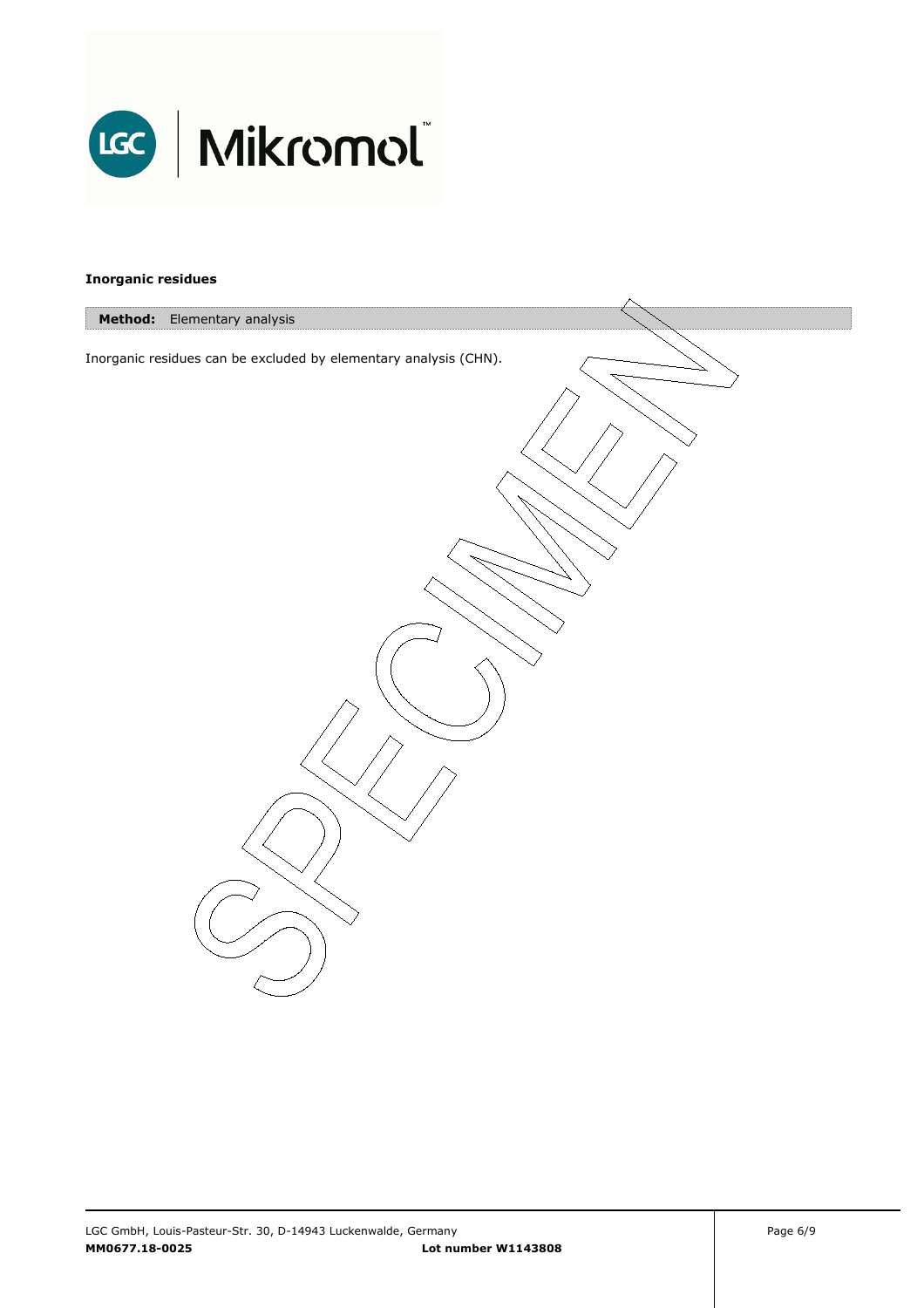

# **Identity**

The identity is assessed by ISO/IEC 17025 accredited testing methods.

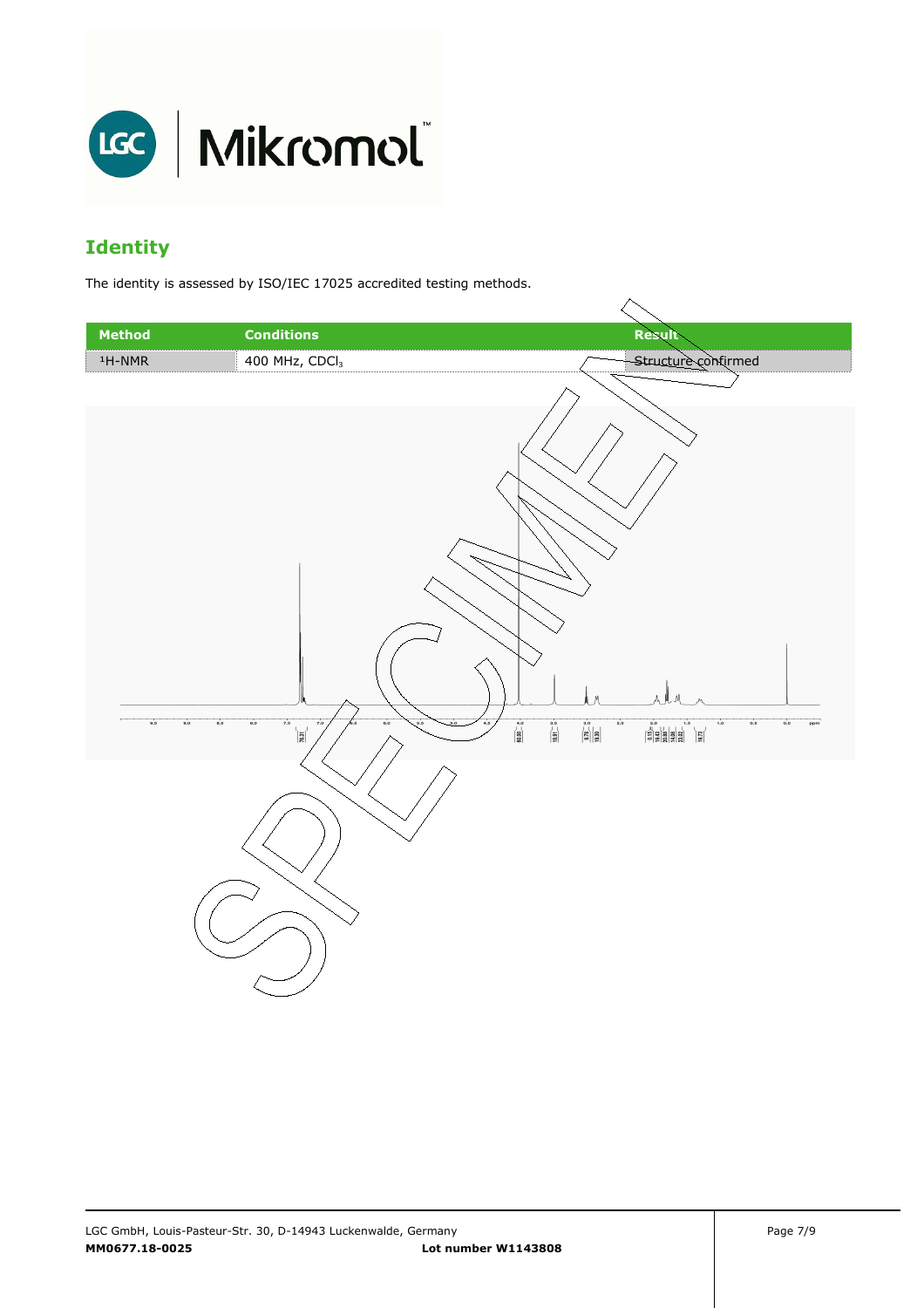